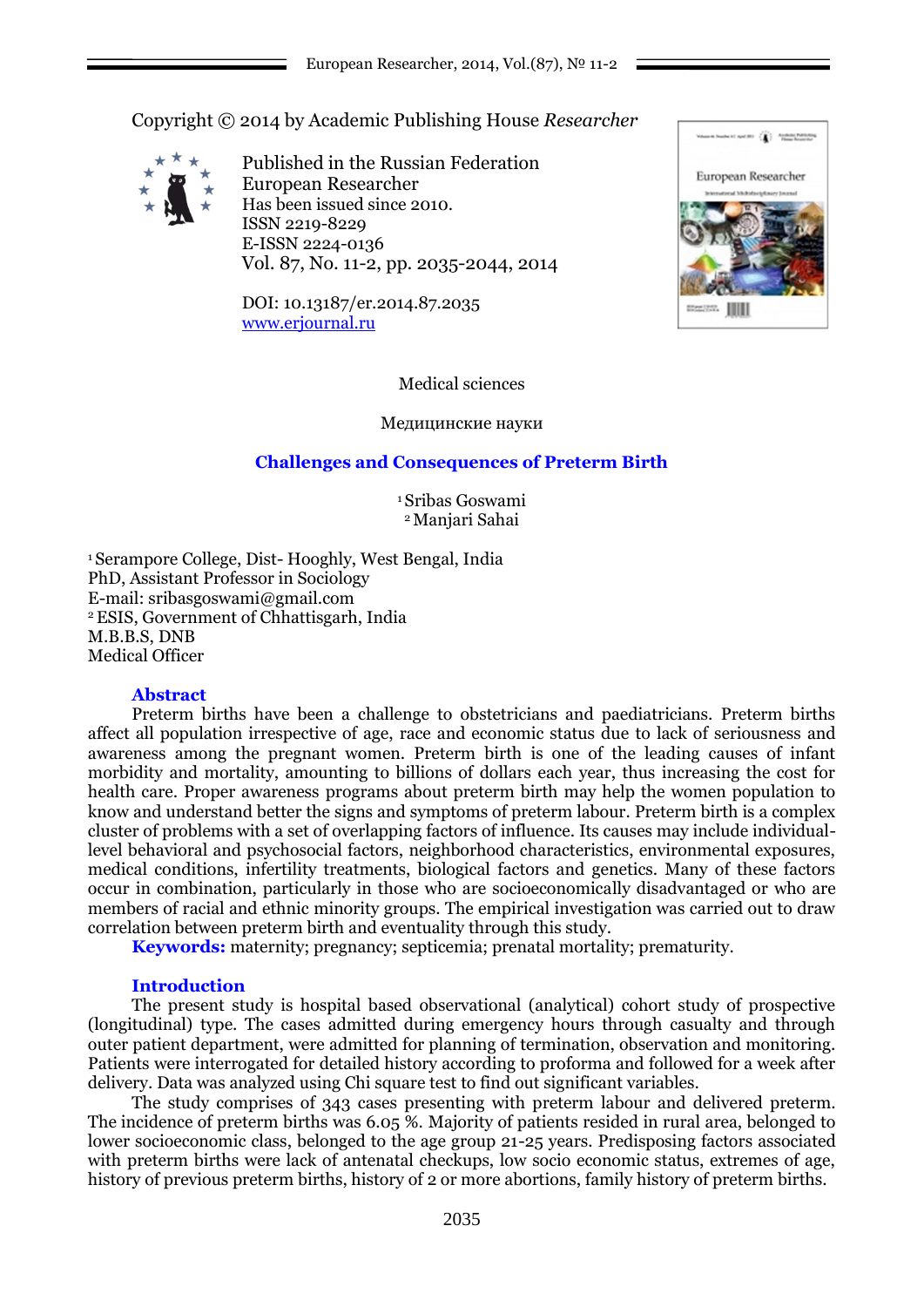The most common cause of neonatal morbidity was neonatal jaundice. Other causes were neonatal septicaemia, feeding problems, neonatal encephalitis and seizures.

The most common cause of neonatal mortality was respiratory distress syndrome. Other causes were neonatal septicaemia, intra-ventricular haemorrhage, birth asphyxia with hypoxic ischaemic encephalopathy, neonatal jaundice, disseminated intravascular coagulation, meconium aspiration, aspiration of feeds and fetal congenital anomaly. The most common cause of maternal morbidity was post partum haemorrhage, followed by puerperal pyrexia, wound infection, retained placenta, perineal tear.

## **Materials and Methods**

The present prospective study: "Foeto-Maternal Outcome in Preterm Births" at Jawaharlal Nehru Hospital and Research Centre was conducted in the Department of Obstetrics and Gynecology, Jawaharlal Nehru (JLN) Hospital and Research Centre, Sector-9, Bhilai (Chhattisgarh, India).

JLN Hospital and Research Centre, Bhilai is 860 bedded multidisciplinary tertiary and referral hospital in the state of Chhattisgarh. The hospital caters free medical care to employees of Bhilai Steel Plant and their dependents. It also looks after referred employees of other associated industries, referred cases from local nursing homes, private practitioners, district hospitals, health centers and nearby rural areas on payment basis. Obstetrics and Gynecology Department has total of 117 beds with 2 maternity and one gynecology ward.12 beds in labour room, 70 beds in obstetric ward and 35 beds in gynecology ward.

# **Findings from the study:**

### **Consequences of Preterm Birth**

The complications of preterm birth arise from immature organ systems that are not yet prepared to support life in the extrauterine environment. The risk of acute neonatal illness decreases with gestational age, reflecting the fragility and immaturity of the brain, lungs, immune system, kidneys, skin, eyes, and gastrointestinal system. These outcomes are also influenced by the etiology of the preterm birth; maternal and family risk factors; and the extrauterine environment, including the neonatal intensive care unit (NICU), home, and community.

### **Mortality**

Infants born preterm are more likely than infants born full term to die during the neonatal period (first 28 days) and infancy (first year), and mortality rates increase proportionally with decreasing gestational age or birth weight.

### **Complications of Preterm Birth**

Developmental immaturity affects a wide range of organ systems. the complex interplay of the mechanisms involved in preterm delivery, including inflammation and cytokine injury, has also been implicated in the pathogenesis of chronic lung disease, necrotizing enterocolitis, retinopathy of prematurity (ROP), and brain white matter injury in the preterm infant.

### **Respiratory Distress Syndrome**

Neonatal Respiratory Distress Syndrome (RDS) is a condition characterized by grunting, intercostal retraction, nasal flaring, cyanosis in room air and the requirement of oxygen to maintain adequate arterial oxygen pressure. Causes of neonatal RDS are:

a) Transient tachypnoea of newborn, caused by wet lungs or by transient intrapartum asphyxia.

b) Congenital pneumonia resulting from intra-amniotic infection.

c) Pulmonary hypertension

d) Congenital defects such as diaphragmatic hernia or pulmonary hypoplasia secondary to Potter's syndrome.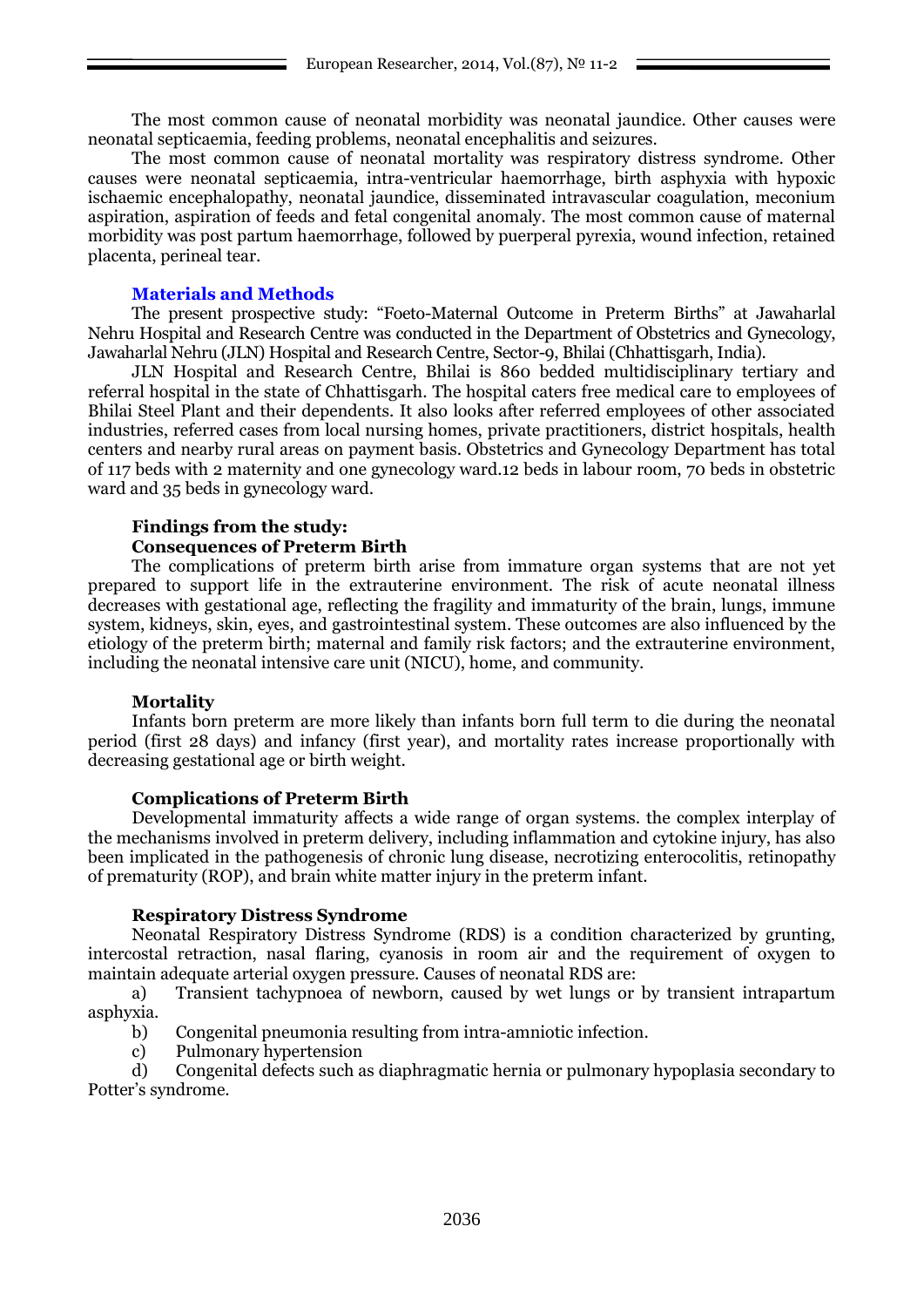| S.             | Sex of         |              |                                        | <b>Gestational Age (in completed weeks)</b> |                                            |        | <b>Total</b> | Percentage |
|----------------|----------------|--------------|----------------------------------------|---------------------------------------------|--------------------------------------------|--------|--------------|------------|
| N <sub>0</sub> | <b>Neonate</b> |              | <b>Very Preterm</b><br>$(28-32$ weeks) |                                             | <b>Moderately Preterm</b><br>(33-36 weeks) |        |              |            |
|                |                |              | No.                                    | %                                           | No.                                        | %      |              |            |
|                |                | Live<br>born | 40                                     | 60.61%                                      | 164                                        | 53.07% | 204          | 54.4%      |
| 1.             | Males          | <b>IUFD</b>  | 5                                      | 7.57%                                       | 20                                         | 6.47%  | 25           | 6.67%      |
| 2.             | Femal<br>es    | Live<br>born | 17                                     | 25.76%                                      | 112                                        | 36.25% | 129          | 34.4%      |
|                |                | <b>IUFD</b>  | $\overline{4}$                         | 6.06%                                       | 13                                         | 4.21%  | 17           | 4.53%      |
|                | Total          |              | 66                                     | 100%                                        | 309                                        | 100%   | 375          | 100%       |

# Table 1: Distribution of Preterm Neonates According to Sex

IUFD-Intra-uterine Fetal Demise

The above table shows that maximum number of preterm neonates were males i.e. 229 (61.07 %), out of which 204 (54.4 %) were live born and  $25(6.67%)$  were intrauterine fetal demise. The difference between both the groups is not statistically significant. (**p** value 0.4206,CC 0.0864 ) (NS)

### Table 2: Overall Sex Ratio of Preterm Neonates

| S.<br>No. | Sex of baby | No. | Percentage |
|-----------|-------------|-----|------------|
| 1.        | Males       | 229 | 61.07%     |
| 2.        | Females     | 146 | 38.93%     |

The above table shows that majority of preterm babies are males i.e.229 (61.07 %).

Table 3: Prenatal Outcome Associated With Preterm Births

| S.  | <b>Prenatal</b>       |                     | <b>Gestational Age (in completed weeks)</b> | <b>Total</b>  |                           |           |          |
|-----|-----------------------|---------------------|---------------------------------------------|---------------|---------------------------|-----------|----------|
| No. | <b>Outcome</b>        | <b>Very Preterm</b> |                                             |               | <b>Moderately Preterm</b> | $(n=375)$ | Percenta |
|     |                       | (28-32 weeks)       |                                             | (33-36 weeks) |                           |           | ge       |
|     |                       | No.                 | %                                           | No.           | %                         |           |          |
|     |                       | $(n=66)$            |                                             | $(n=309)$     |                           |           |          |
| 1.  | Live births           | 57                  | 86.36%                                      | 276           | 89.32%                    | 333       | 88.8%    |
| 2.  | Still births          | q                   | 13.64%                                      | 33            | 10.68%                    | 42        | 11.2%    |
| 3.  | <b>Early Neonatal</b> | 26                  | 45.61%                                      | 29            | 10.51%                    | 55        | 16.52%   |
|     | Deaths                |                     |                                             |               |                           |           |          |
| 4.  | Prenatal              | 35                  | 61.40%                                      | 62            | 22.46%                    | 97        | 29.13%   |
|     | Mortality             |                     |                                             |               |                           |           |          |

ENND-Early Neonatal Death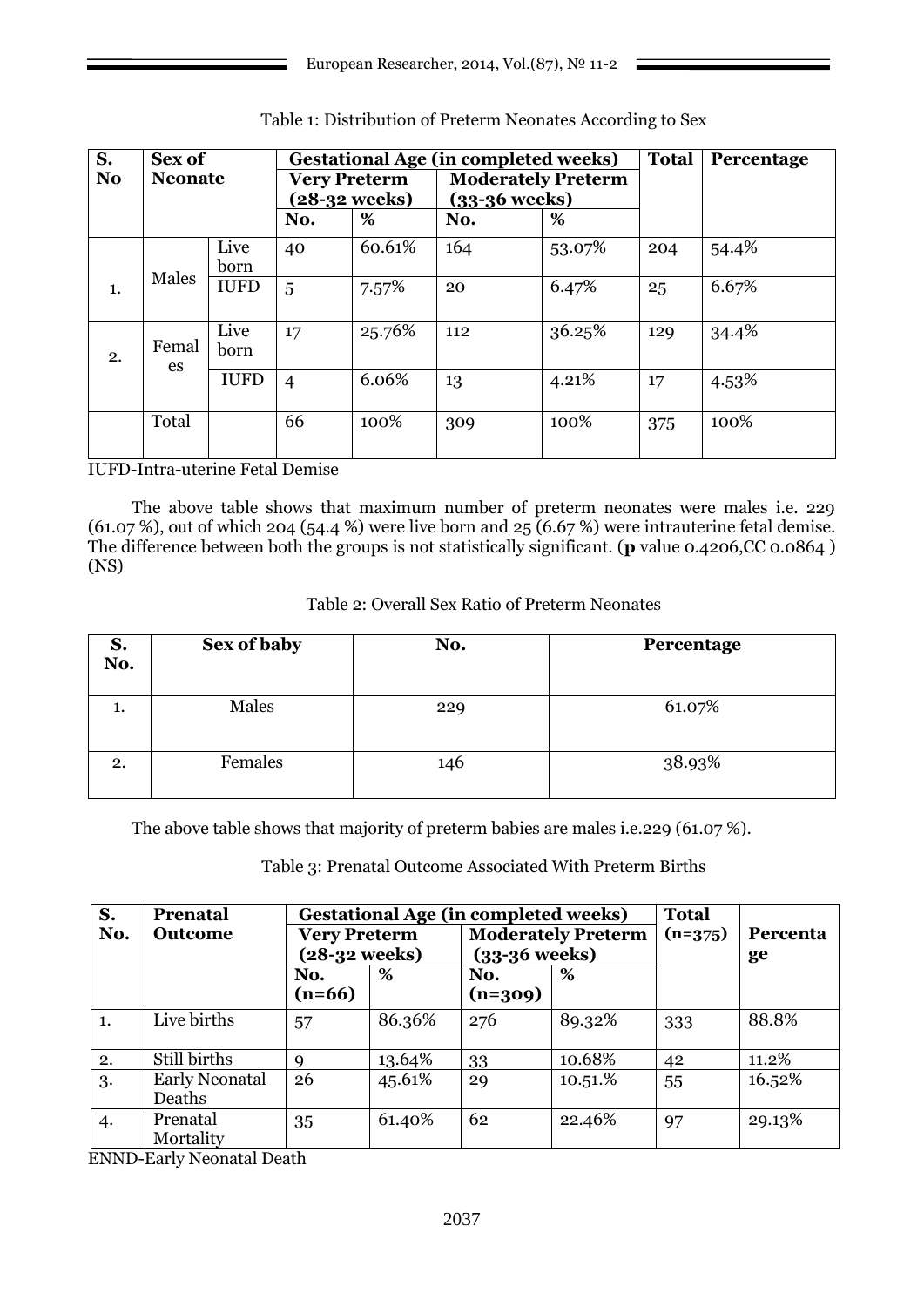Prenatal Mortality is defined as late fetal deaths (occurring at 28 weeks of gestation or more) and early neonatal deaths (occurring within the first 7 days of birth).

The above table shows that the total number of preterm babies was 375, out of which 333 were live births and 42 were still births. In the very preterm group, total number of preterm babies was 66 and that in the moderately preterm group was 309.

The incidence of still births was more 9  $(13.64\%)$  in very preterm babies as compared to moderately preterm babies 33 (10.68 %).The number of early neonatal deaths (i.e. neonatal deaths within 7 days of birth) was also more in the very preterm babies i.e. 26 (45.61 %) as compared to moderately preterm babies i.e. 29 (10.51 %).Survival after the early neonatal period was also less in very preterm babies i.e. 31 (46.97 %) as compared to moderately preterm babies i.e. 247 (79.94 %).

There is higher incidence of prenatal mortality in very preterm babies (61.40 %) as compared to moderately preterm babies (22.46 %).The prenatal mortality rate in this study was 291 /1000 live births. The difference between the both groups is statistically significant (p value < 0.0001, CC 0.242).

|  |  | Table 4: Type of Stillbirths |
|--|--|------------------------------|
|--|--|------------------------------|

| Type of stillbirth   | No. of cases | Percentage |
|----------------------|--------------|------------|
| Macerated stillbirth | 36           | 85.71%     |
| Fresh stillbirth     |              | 14.29%     |

The above table shows that out of 42 stillbirths, 36 (85.71 %) were macerated stillbirths and 6 (14.29 %) were fresh stillbirths.

|                |                                                     | <b>Gestational Age (in completed weeks)</b>    |        |                  |                                              |    |                |
|----------------|-----------------------------------------------------|------------------------------------------------|--------|------------------|----------------------------------------------|----|----------------|
| S.<br>No.      | <b>Neonatal</b><br><b>Morbidity</b>                 | <b>Very Preterm</b><br>$(28-32 \text{ weeks})$ |        |                  | <b>Moderately Preterm</b><br>$(33-36$ weeks) |    | Percentag<br>e |
|                |                                                     | No.<br>$(n=57)$                                | %      | No.<br>$(n=276)$ | $\%$                                         |    |                |
| $\mathbf{1}$ . | Neonatal<br>Jaundice                                | 12                                             | 21.05% | 35               | 12.68%                                       | 47 | 14.11%         |
| 2.             | Neonatal<br>Septicemia                              | 7                                              | 12.28% | 22               | 7.97%                                        | 29 | 8.71%          |
| 3.             | Feeding<br>Problems                                 | 5                                              | 8.77%  | 14               | 5.07%                                        | 19 | 5.71%          |
| 4.             | Neonatal<br>Encephaliti<br>s and<br><b>Seizures</b> | $\overline{4}$                                 | 7.02%  | 9                | 3.26%                                        | 13 | 3.90%          |
| 5.             | <b>Necrotizing</b><br>Enterocoliti<br>S             |                                                |        | 8                | 2.9%                                         | 8  | 2.40%          |

Table 5: Relationship of Causes of Neonatal Morbidity with Gestational Age

The above table shows that among 333 live born babies, the most common cause of neonatal morbidity was neonatal jaundice i.e. 47 (14.11 %) cases followed by neonatal septicemia in 29 (8.71 %) cases, feeding problems in 19 (5.71 %) cases, neonatal encephalitis and seizures in 13 (3.90 %) cases and necrotizing enterocolitis in 8 (2.40 %) cases.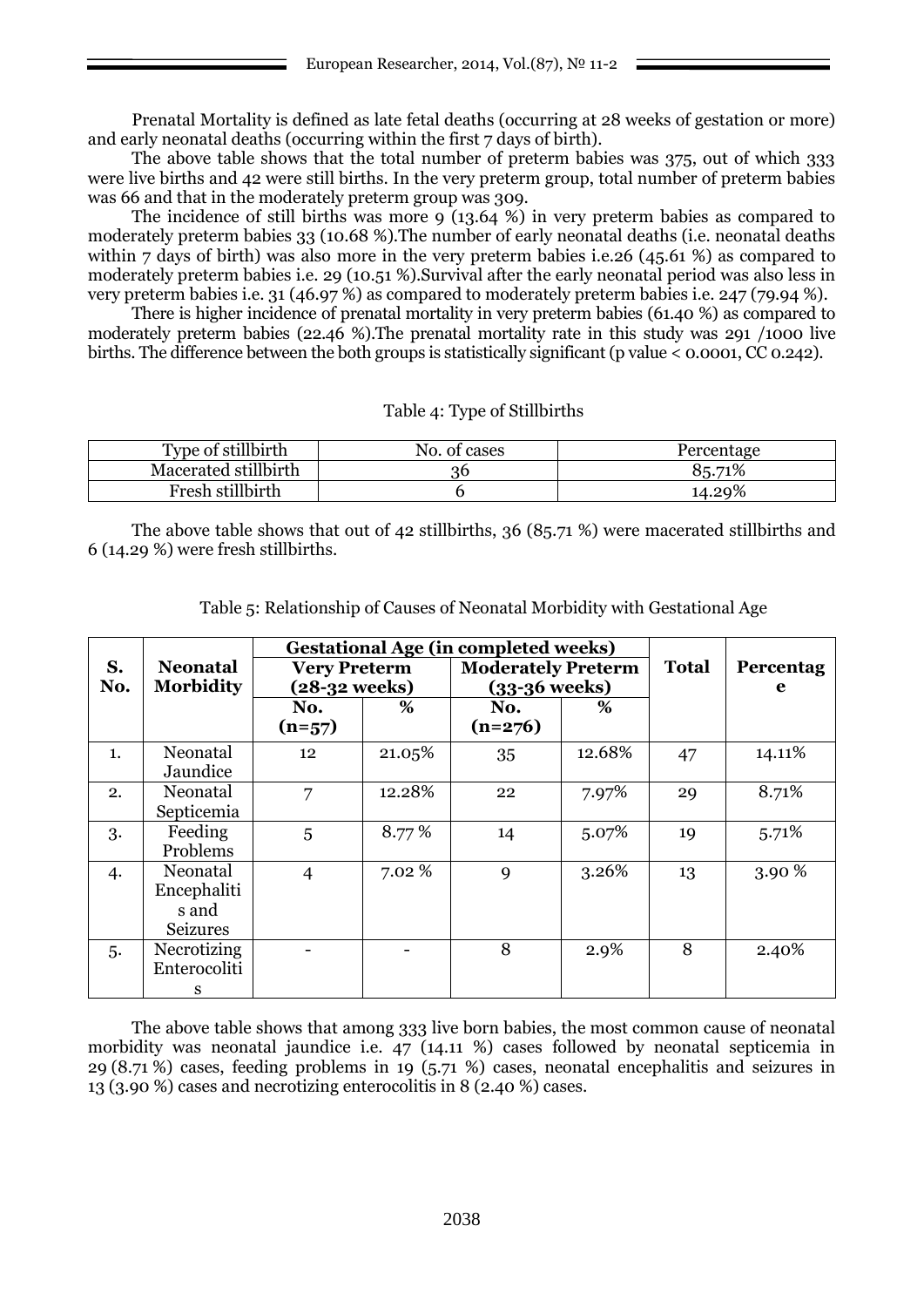| <b>Cause of Neonatal</b><br><b>Morbidity</b> | <b>Odds</b><br>Ratio | 95% Confidence<br><b>Interval</b> | P value | <b>Inference</b>   |
|----------------------------------------------|----------------------|-----------------------------------|---------|--------------------|
| Neonatal Jaundice                            | 3.82                 | $1.70 - 8.56$                     | 0.0011  | Highly significant |
| Neonatal Septicemia                          | 2.98                 | $1.15 - 7.70$                     | 0.0240  | Significant        |
| <b>Feeding Problems</b>                      | 3.20                 | $1.06 - 9.60$                     | 0.0379  | Significant        |
| <b>Neonatal Encephalitis</b><br>and Seizures | 3.91                 | $1.13 - 13.58$                    | 0.0313  | Significant        |
| Necrotizing Enterocolitis                    | 0.44                 | $0.02 - 7.93$                     | 0.5835  | Not significant    |

| Table 6: Analysis of Various Causes of Neonatal Morbidity |  |  |
|-----------------------------------------------------------|--|--|
|                                                           |  |  |

The above table analyzes the relationship between various causes of neonatal morbidity and preterm births. Neonatal jaundice  $(OR_3, 8.82, 9.5 %CI_{1.70} - 8.56, p$  value 0.0011), neonatal septicemia (OR 2.98,95 % CI 1.15-7.70,p value 0.024),feeding problems (OR 3.20,95 % CI 1.06-9.60,p value 0.0379) and neonatal encephalitis and seizures (OR 3.91,95 % CI 1.13-13.58,p value 0.0313) were found to be statistically significant.

> Table 7: Distribution of Neonates According to Number of Days of Stay in Neonatal Intensive Care Unit

|    |                     | <b>Gestational Age (in completed weeks)</b> |                 |                           |                 |              |          |
|----|---------------------|---------------------------------------------|-----------------|---------------------------|-----------------|--------------|----------|
| S. | <b>Stay in NICU</b> | <b>Very Preterm</b>                         |                 | <b>Moderately Preterm</b> |                 | <b>Total</b> | Percent. |
| N  | (in no. of          |                                             | $(28-32$ weeks) |                           | $(33-36$ weeks) |              |          |
| 0. | days)               | No.                                         | %               | No.                       | %               |              |          |
|    |                     |                                             |                 |                           |                 |              |          |
| 1. | 1 day               | $\overline{2}$                              | 6.45%           | 42                        | 18.26%          | 44           | 16.86%   |
| 2. | 2 days              | 5                                           | 16.13%          | 64                        | 27.83%          | 69           | 26.44%   |
| 3. | 3 days              | -                                           |                 | 26                        | 11.30%          | 26           | 9.96%    |
| 4. | 4 days              | 3                                           | 9.68%           | 13                        | 5.65%           | 16           | 6.13%    |
| 5. | 5 days              | $\overline{4}$                              | 12.90%          | 22                        | 9.57%           | 26           | 9.96%    |
| 6. | 6 days              |                                             |                 | 15                        | 6.52%           | 15           | 5.75%    |
| 7. | 7 days<br>and more  | 17                                          | 54.84%          | 48                        | 20.87%          | 65           | 24.90%   |
|    | Total               | 31                                          | 100%            | 230                       | 100%            | 261          | 100%     |

NICU-Neonatal Intensive Care Unit

The above table shows that out of 333 live born babies, 261 (78.38 %) had admissions in Neonatal Intensive Care Unit. In the very preterm group, maximum number of babies i.e. 17 (54.84 %) babies had NICU stay of 7 days or more. In the moderately preterm group, maximum number of babies i.e. 69 (26.44 %) babies had NICU stay of 2 days.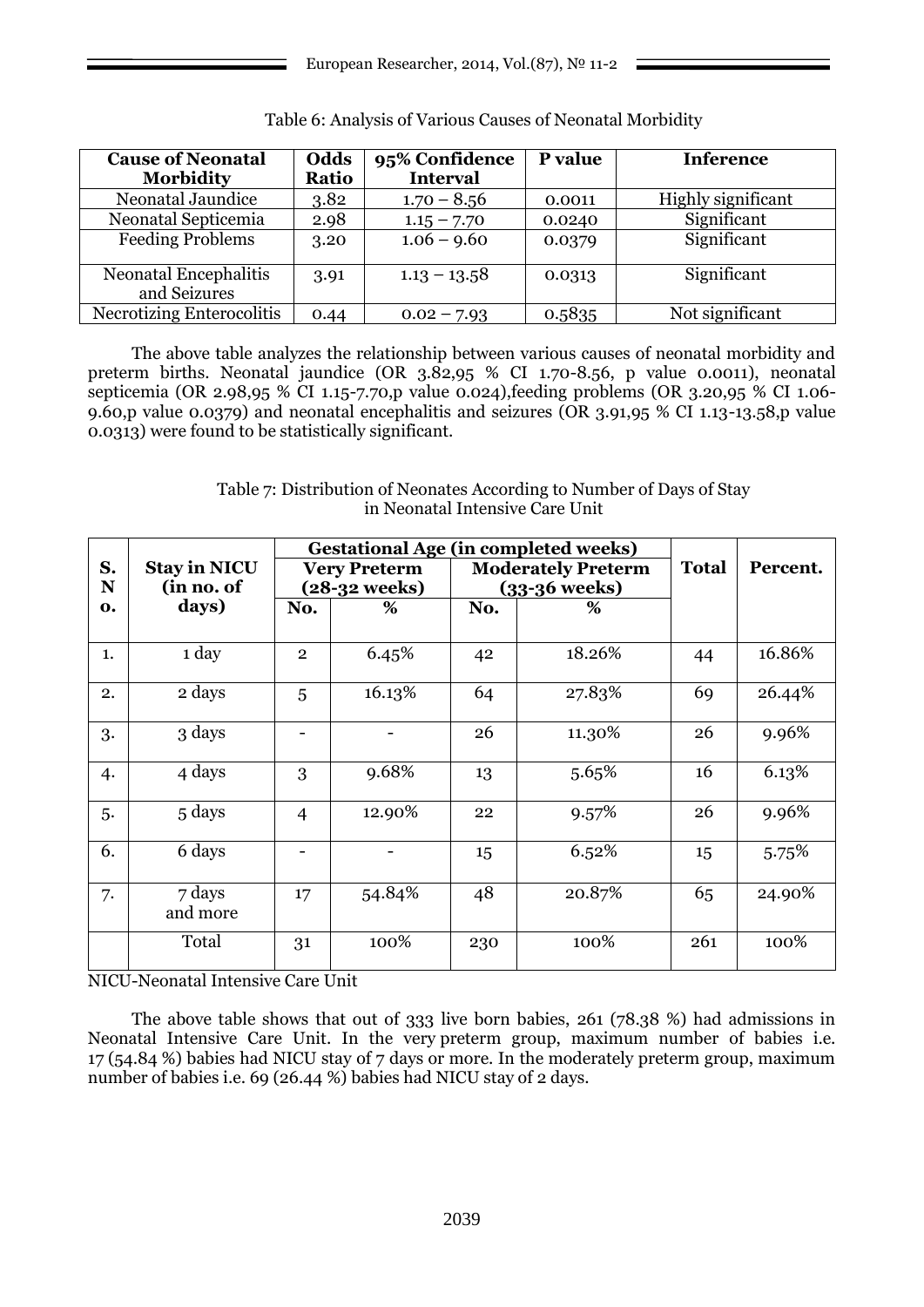|           |                        | <b>Gestational Age (in completed weeks)</b> |                          |                          |                           |                |                |
|-----------|------------------------|---------------------------------------------|--------------------------|--------------------------|---------------------------|----------------|----------------|
| S.        | <b>Cause of</b>        |                                             | <b>Very Preterm</b>      |                          | <b>Moderately Preterm</b> |                | <b>Percent</b> |
| No        | <b>Neonatal</b>        |                                             | $(28-32$ weeks)          |                          | $(33-36$ weeks)           |                | age            |
| $\bullet$ | <b>Mortality</b>       | No.                                         | %                        | No.                      | %                         |                |                |
|           |                        |                                             |                          |                          |                           |                |                |
| 1.        | a.RDS                  | 10                                          | 38.46%                   | 6                        | 20.69%                    | 19             | 34.55%         |
|           | $b.RDS+BA$             | $\mathbf{1}$                                | 3.85%                    | $\mathbf{2}$             | 6.9%                      |                |                |
| 2.        | a.NNS                  | 3                                           | 11.54%                   | 6                        | 20.69%                    | 11             | 20%            |
|           | b.NNS+IVH              | $\overline{2}$                              | 7.69%                    |                          |                           |                |                |
| 3.        | <b>IVH</b>             | $\overline{4}$                              | 15.38%                   | 3                        | 10.34%                    | $\overline{7}$ | 12.72%         |
| 4.        | BA+HIE                 | 3                                           | 11.54%                   | $\overline{2}$           | 6.9%                      | 5              | 9.09%          |
| 5.        | <b>NNJ</b>             |                                             | $\overline{\phantom{0}}$ | $\overline{4}$           | 13.79 %                   | $\overline{4}$ | 7.27%          |
| 6.        | <b>DIC</b>             | $\mathbf{1}$                                | 3.85%                    | 3                        | 10.34%                    | $\overline{4}$ | 7.27%          |
| 7.        | <b>MAS</b>             | $\overline{a}$                              |                          | $\mathbf{2}$             | 6.9%                      | $\mathbf{2}$   | 3.64%          |
| 8.        | Aspiration of<br>feeds | $\overline{2}$                              | 7.69%                    | $\overline{\phantom{0}}$ | $\overline{\phantom{0}}$  | $\overline{2}$ | 3.64%          |
| 9.        | <b>FCA</b>             | $\overline{\phantom{a}}$                    | Ξ.                       | $\mathbf{1}$             | 3.45%                     | $\mathbf{1}$   | 1.82%          |
|           | Total                  | 26                                          | 100%                     | 29                       | 100%                      | 55             | 100%           |

Table 8: Relationship of Causes of Neonatal Mortality with Gestational Age

RDS-Respiratory distress syndrome, BA-Birth asphyxia, NNS-Neonatal septicemia, IVH-Intraventricular haemorrhage, HIE-Hypoxic ischemic encephalopathy, NNJ-Neonatal jaundice, DIC-Disseminated intravascular coagulation, MAS-Meconium aspiration syndrome, FCA-Fetal congenital anomaly.

The above table shows that the most common cause of early neonatal mortality was respiratory distress syndrome (with or without birth asphyxia) in 19 (34.55 %) babies, followed by neonatal septicemia (with or without intra-ventricular haemorrhage) 11 (20 %), intra-ventricular haemorrhage 7 (12.72 %), birth asphyxia with hypoxic-ischemic encephalopathy 5 (9.09 %), neonatal jaundice 4 (7.27 %), disseminated intravascular coagulation  $\frac{1}{4}$  (7.27 %), meconium aspiration syndrome 2 (3.46 %), aspiration of feeds 2 (3.46 %) and fetal congenital anomaly 1 (1.82 %).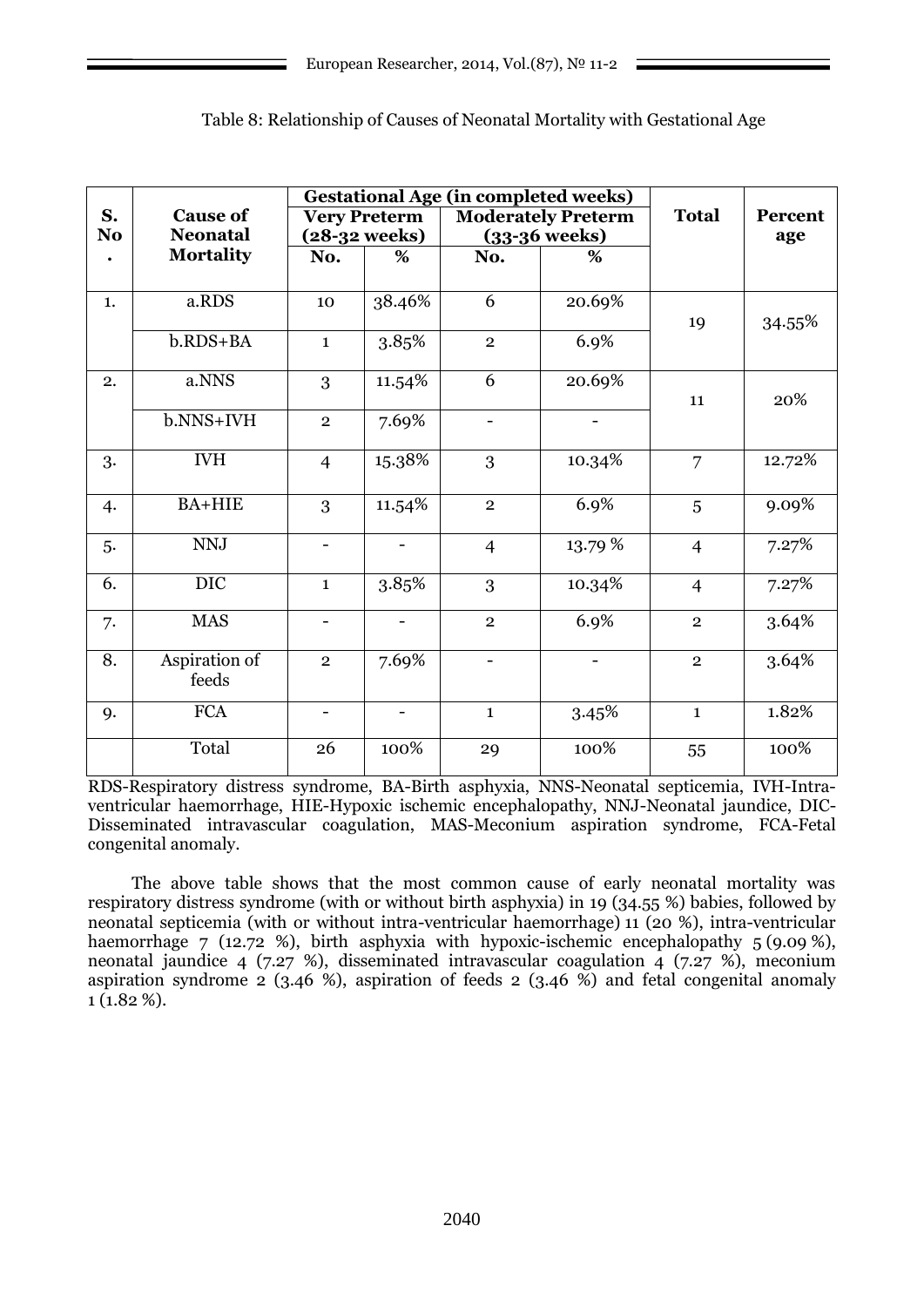| <b>Cause of Neonatal</b><br><b>Mortality</b> | <b>Odds</b><br>Ratio | 95% Confidence<br><b>Interval</b> | p value  | <b>Inference</b>   |
|----------------------------------------------|----------------------|-----------------------------------|----------|--------------------|
| RDS and<br>$RDS+BA$                          | 8.25                 | $3.15 - 21.60$                    | < 0.0001 | Highly significant |
| NNS and<br>$NNS + IVH$                       | 4.32                 | $1.27 - 14.70$                    | 0.0189   | Significant        |
| <b>IVH</b>                                   | 6.86                 | $1.49 - 31.57$                    | 0.0133   | Significant        |
| $BA + HIE$                                   | 7.61                 | $1.24 - 46.64$                    | 0.0282   | Significant        |
| <b>NNJ</b>                                   | 0.52                 | $0.02 - 9.91$                     | 0.6685   | Not significant    |
| <b>DIC</b>                                   | 1.62                 | $0.16 - 15.90$                    | 0.6766   | Not significant    |
| <b>MAS</b>                                   | 0.95                 | $0.04 - 20.15$                    | 0.9763   | Not significant    |
| Aspiration of feeds                          | 24.90                | $1.17 - 526.02$                   | 0.0388   | Significant        |
| <b>Fetal Congenital</b><br>Anomaly           | 1.59                 | $0.64 - 39.70$                    | 0.7752   | Not significant    |

Table 9: Analysis of Various Causes of Neonatal Mortality

RDS-Respiratory distress syndrome, BA-Birth asphyxia, NNS-Neonatal septicemia, IVH-Intraventricular haemorrhage, HIE-Hypoxic ischemic encephalopathy, NNJ-Neonatal jaundice, DIC-Disseminated intravascular coagulation, MAS-Meconium aspiration syndrome, FCA-Fetal congenital anomaly.

The above table analyzes the relationship between various causes of neonatal mortality and preterm births. Respiratory distress syndrome (with or without birth asphyxia) (OR 8.25,95 % CI 3.15-21.60, p value < 0.0001), neonatal septicemia (with or without intraventricular haemorrhage) (OR 4.32,95 % CI 1.27-14.70, p value 0.0189), intraventricular haemorrhage (OR 6.86,95% CI 1.49-31.57, p value 0.0133), birth asphyxia with hypoxic ischemic encephalopathy (OR 7.61,95% CI 1.24-46.64, p value 0.0282), aspiration of feeds (OR 24.9,95 % CI 1.17-526.02, p value 0.0388) were found to be statistically significant.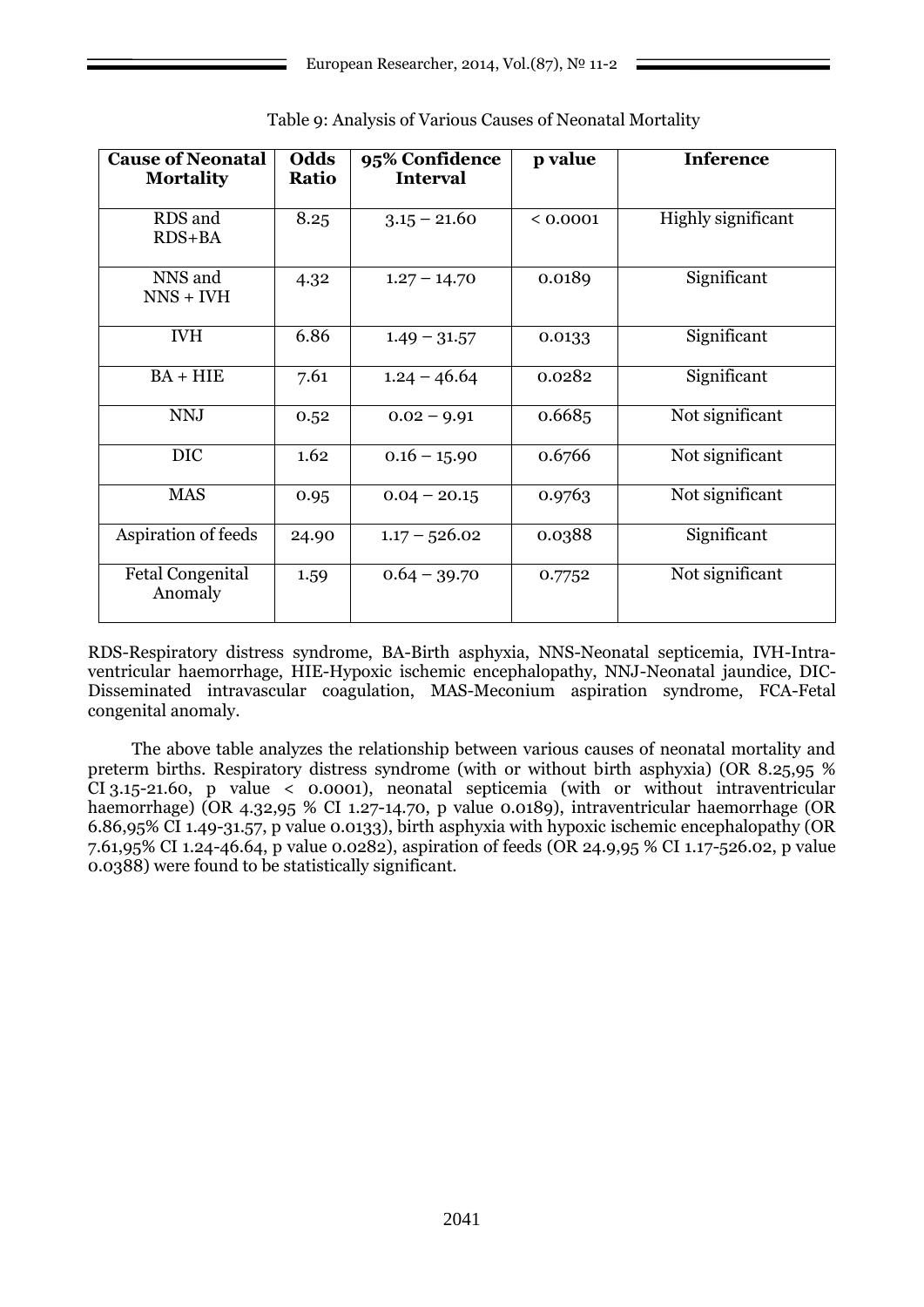| S.  | <b>Maternal</b>           |                                      | <b>Gestational Age (in completed weeks)</b> |                |                                              |                |          |
|-----|---------------------------|--------------------------------------|---------------------------------------------|----------------|----------------------------------------------|----------------|----------|
| No. | <b>Morbidity</b>          | <b>Very Preterm</b><br>(28-32 weeks) |                                             |                | <b>Moderately Preterm</b><br>$(33-36$ weeks) | <b>Total</b>   | Percent. |
|     |                           | No.                                  | $\%$                                        | No.            | %                                            |                |          |
| 1.  | Postpartum<br>haemorrhage | 12                                   | 20.34<br>%                                  | 8              | 2.82%                                        | 20             | 5.83%    |
| 2.  | Puerperal<br>pyrexia      | 6                                    | 10.17<br>%                                  | 11             | 3.87%                                        | 17             | 4.96%    |
| 3.  | Wound<br>infection        | $\overline{2}$                       | 3.39<br>%                                   | 7              | 2.46%                                        | 9              | 2.62%    |
| 4.  | Retained<br>placenta      | $\overline{4}$                       | 6.78<br>%                                   | 3              | 1.06%                                        | 7              | 2.04%    |
| 5.  | Chorio-<br>amnionitis     | $\overline{4}$                       | 6.78<br>%                                   | 3              | 1.06%                                        | 7              | 2.04%    |
| 6.  | Perineal<br>tear          | $\Omega$                             |                                             | $\overline{4}$ | 1.41%                                        | $\overline{4}$ | 1.17%    |

Table 10: Maternal Morbidity associated with Preterm Deliveries

The above table shows that the most common cause of maternal morbidity in preterm deliveries was post partum haemorrhage i. e. 20 (5.83 %) cases, followed by puerperal pyrexia in 17 (4.96 %) cases, wound infection in 9 (2.62 %) cases, retained placenta in  $7(2.04 \%)$ , chorioamnionitis in 7 (2.04 %) cases and perineal tear in 4 (1.17 %) cases (p value 0.1323,CC 0.34).

#### **Conclusion**

Educational programmes to increase awareness of signs and symptoms of preterm labour should be encouraged so that women seek early medical attention. Most of the causes of preterm labour are modifiable and could be controlled by pre-conceptional counseling and efficient prenatal are. The most common cause of maternal morbidity was post-partum haemorrhage. So, required measures should be taken to prevent and treat post-partum haemorrhage to reduce maternal morbidity. Educational programmes to increase awareness of signs and symptoms of preterm labour should be encouraged, so that women seek early medical attention. Most of the maternal causes of preterm labour are modifiable and could be controlled by pre-conceptional counseling and efficient prenatal care. Tertiary prevention measures such as maternal transfer to a tertiary care centre for further management and administration of glucocorticoids and tocolytics in selected cases have shown benefit in the overall outcome of preterm births.

The prevention of preterm labour is one of the greatest challenges to the obstetricians and much of it also depends on social and economic factors that have also to be addressed at. Preterm births constitute an enormous medical, social and financial problem. There are multiple determinants of preterm labour. Therefore, intervention programs should target multiple determinants. Adequate support from the pre-conception period, including monitoring for identified causes of previous adverse outcome, adequate nutrition, pregnancy spacing, avoidance of harmful substances/strenuous working conditions/chronic stress, screening and treatment of infections/ medical disorders/ sexually transmitted diseases may help to reduce the risk of subsequent preterm birth. In the present study of 343 cases of preterm births, the incidence of preterm births was found to be 6.05 %.

#### **References**:

1. Aarti Gulati, Uma Rai (1993). *Suppression of preterm labour with Nifedipine*. Journal of Obstetrics and Gynecology of India, № 43 (2). P. 196-201.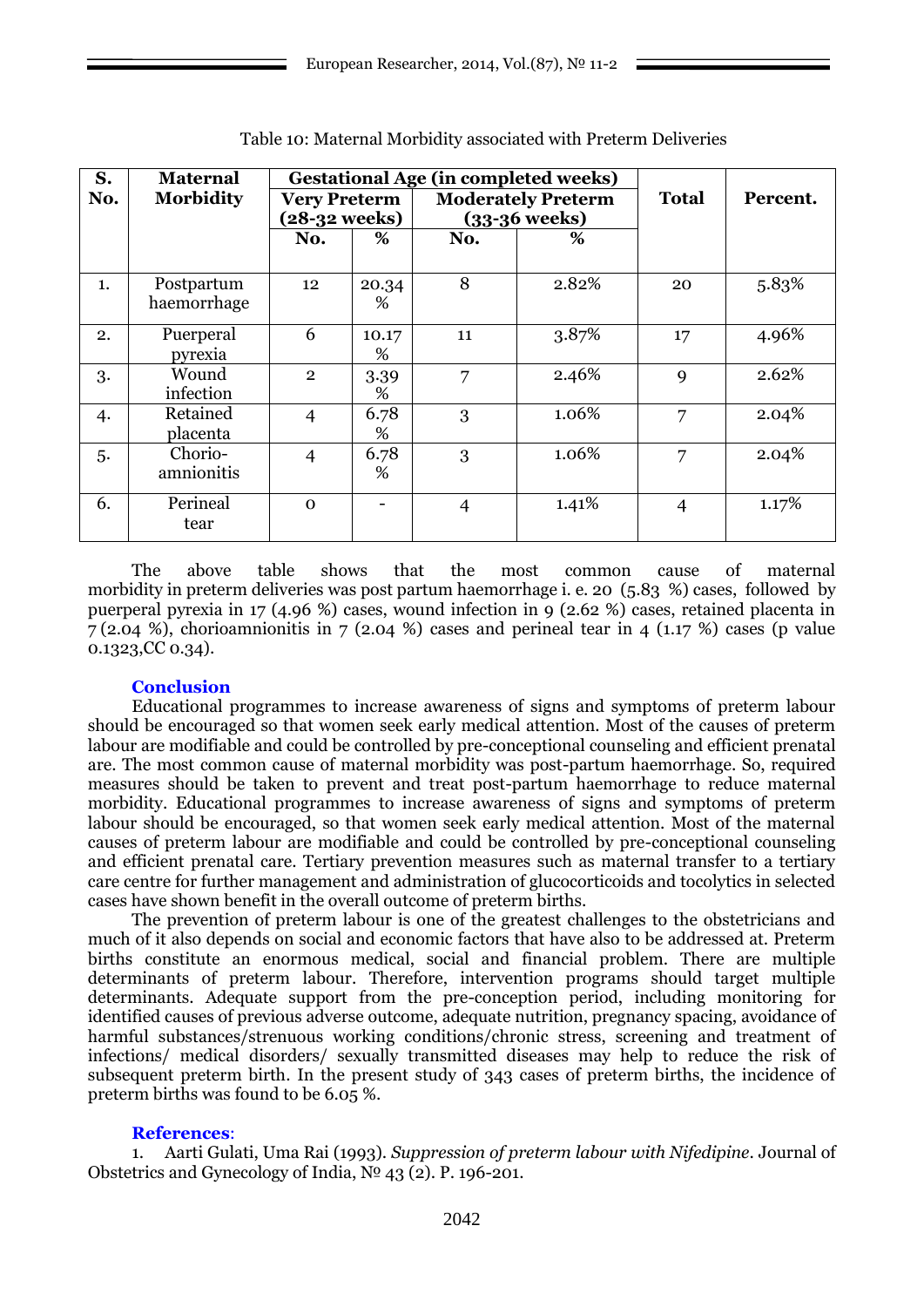2. Asmita Muthal Rathore, Chandan Dubey, Reva Tripathi (2006). *Evidence based practices in management of preterm labour.* Obs and Gynae Today. Volume XI, No.6, June. Р. 323-327.

3. Arias Fernando (2010). Preterm Labour. In: *Practical Guide to High-Risk Pregnancy and Delivery: A South Asian Perspective*, Daftary SN, Bhide AG (editors), 3rd Edition. Chapter 8. Р. 217-239.

4. Bhargava SK, Singh KK, Saxena BN (1990). *A National Collaborative Study*. ICMR, New Delhi.

5. Dolar R. Trivedi, Nagpal S.P. (1995). *Preterm Delivery: A Common Obstetric Problem.* The Journal of Obstetrics and Gynaecology of India. P. 380-384.

6. Dutta D.C. (2004). *Preterm Labour: In Textbook of Obstetrics*, 6th Edition. Edited by Hiralal Konar, Published by New Central Book Agency (P) Ltd, Calcutta. P. 314-317.

7. Goldenberg RL. *The management of preterm labour*. Obstet Gynecol 2002; Vol. 100: pp-1020-37.

8. Gray RH, Ferraz EM, Amorim MS, et al (1991). *Levels and determinants of early neonatal mortality in Natal, North-eastern Brazil: results of a surveillance and case-control study*. International J Epidemiol. №20 (2). P. 467-73.

9. Goldenberg RL, Andrews WW, Goepfert AR, et al (2008). *The Alabama Preterm Birth Study: Umbilical cord blood Ureaplasma urealyticum and Myco-plasma hominis cultures in very preterm newborn infants*. Am J Obstet Gynecol, 198:43.

10. Goswami Sribas. *A glimpse on women's fertility: a study in the fringe of Bilaspur, India*" Evidence Based Women's Health Journal, LWW, Vol. 4(2), Р. 72-77. DOI: 10.1097/01.EBX.0000440883.60043.42.

11. Jean-Marie Moutquin (2003). *Classification and heterogeneity of preterm birth*. BJOG, Vol.110, Issue Supplement s 20, P. 30-33.

12. Lavanya SV,Jogalaxmi D. (2002). *Asymptomatic bacteriuria in antenatal women*. Med Microbiol. 20 (2). P. 105-106.

13. Linda Hillebrand, Ozgur, Harmanli, Meena Khandelwal, et al (2002). *Urinarytract Infection in pregnant women with bacterial vaginosis.* Am J Obstet Gynecol. №5. P. 916-917.

14. Mc. Pheeters ML, Miller WC, Hartmann KE, et al (2005). *The epidemiology of threatened preterm labour: a prospective cohort study*. American Journal of Obstet Gynecol. 192; 1325-9.

15. Mariangela F Silveira, Ina S Santos, Aluisio J D Barros, et al (2008). *Increase in preterm births in Brazil: review of population based-studies*, in Revista de Saude Publica Vol. 42, N 5, Sao Paulo October.

16. Mc Parland PC, Bell SC. (2004). *The fetal membranes and mechanisms underlying their labour associated and prelabour rupture during pregnancy.* Fetal Matern Med Rev. №15 (73). Р. 108.

17. Mc Parland PC, Taylor DJ. (2005). *Preterm prelabour rupture of the membranes.* In: Bonnar J, Dunlop W (eds) Recent Advances in Obstetrics and Gynecology, Vol. 23, Oxford University Press. P. 26.

18. Romero R, Mosche Mazor. (1988). *Infection and preterm labour.* Clin Obstet Gynecol 1988; 31 (3). P. 553-582.

19. P.C. Ngassa, J.A.Egbe (1994) *Maternal genital Chlamydia trachomatis infection and the risk of preterm labour*, International Journal of Gynecology and Obstetrics, Volume 47, Issue 3, December. P. 241-246.

20. Patwardhan VB. (2001). *Etiology and early diagnosis of preterm labour*. In Krishna U, Tank D K, Daftary S, editors. Pregnancy at risk .Current Concepts, 4thEdition: Jaypee Brothers. P. 365-75.

21. Pandey Kiran, Bhagoliwal Ajay, Gupta Neena, Katiyan Geetanjaly. (2010). *Predictive value of various risk factors for preterm labour*. The Journal of Obstetrics and Gynecology of India, Vol. 60 No.2, March/April. p. 141-145.

22. Singh Uma, Singh Nisha, Seth Shikha. (2007). *A prospective analysis of etiology and outcome of preterm labour*. The Journal of Obstetrics and Gynecology of India. Vol. 57, N 1: January/February. P. 48-52.